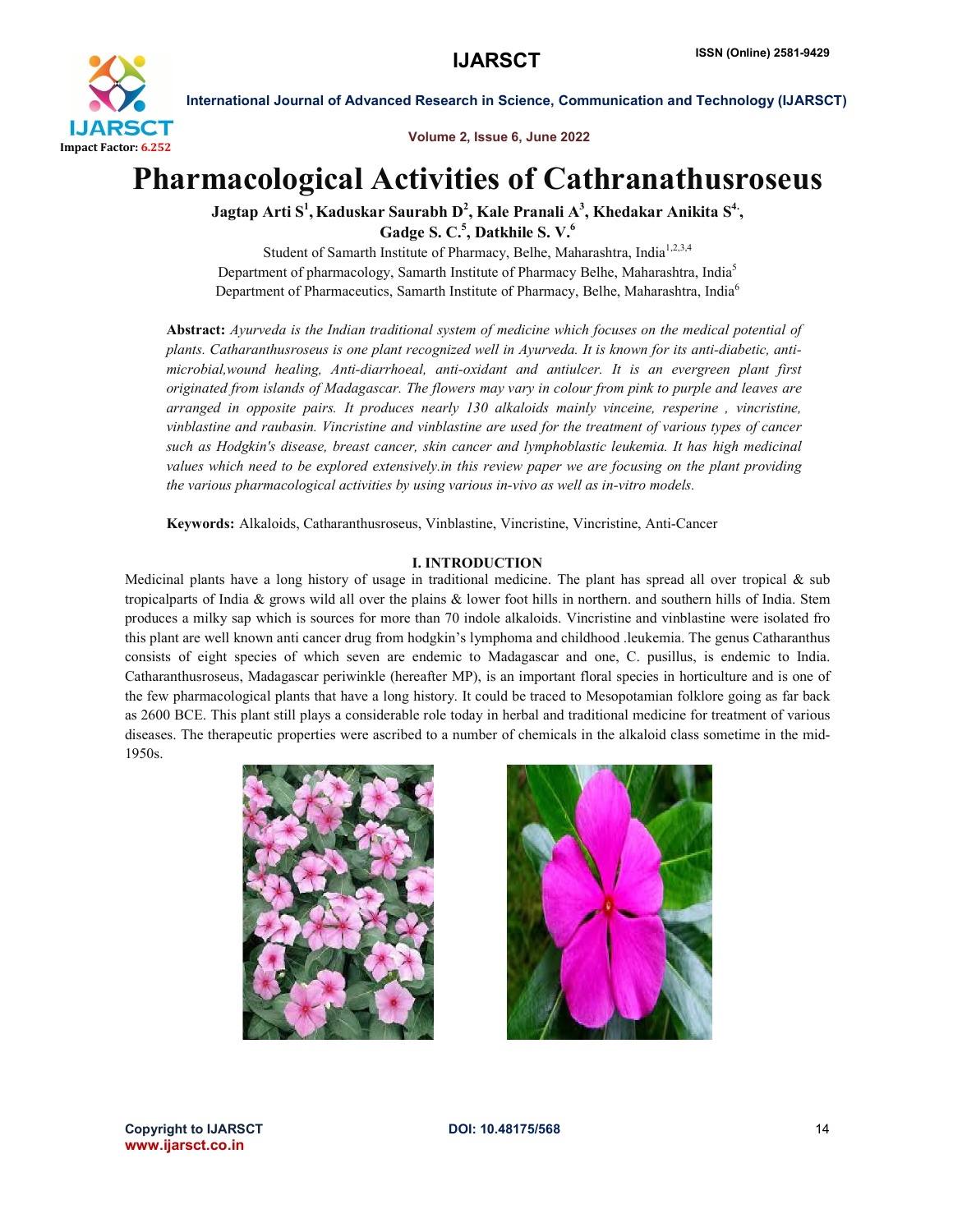

# Volume 2, Issue 6, June 2022

International Journal of Advanced Research in Science, Communication and Technology (IJARSCT)

1.1 Scientific Classification

| <b>Botanical Name(s):</b> | Vinca Rosea(Catharanthusroseus)  |
|---------------------------|----------------------------------|
| <b>Family Name:</b>       | Apocynaceae                      |
| Kingdom:                  | Plantae                          |
| Division:                 | Magnoliophyta (Flowering plants) |
| Order:                    | Magnoliopsida(Dicotyledons)      |
| <b>Family:</b>            | Gentianales                      |
| Class:                    | Apocynaceae                      |
| Genus:                    | Catharanthus                     |
| <b>Species:</b>           | C.roseus                         |

# 1.2 Vernacular Names

- English: cayennejasmine,old maid
- Hindi: sadabahar, sadabahar
- Kannada: batlahoo, bilikaasi
- Malayalam: banappuvu,nityakalyani,
- Marathi: sadaphool,sadaphul,
- Sanskrit: nityakalyani, rasna,
- Tamil: cutkattumalli,
- Telugu: billaganneru
- Gujarati: Barmasi
- Bengali: noyontara
- Dutch: Rozemaagdenpalm
- German: Zimmerimmergrun
- German: Zimmerimmergrun
- **Spamish:** Chatas, Chula<sup>[4,5]</sup>

# 1.3 Potentially Active Chemical Constituents

Major being Aklaloids from 0.74 to 0.82% ; Important being vincristein, Vinblastin, Catharanthamine , Vincolin. Oyher Alkaloid Viz Deoxyvinblast Leurosine Pleurosine, Leurocristine, Leurosidine,Vincolinine, Vinacardine, Roseadine, Windolicine, Rosicine are isolated.

# 1.4 Geographical Distribution

Catharanthusroseus is originated from the Indian Ocean Island of Madagascar. It was believed to be an endangered plant in the wild. However in many tropical and subtropical regions worldwide, including the Southern United states, it is now a common plant  $[8,9]$ .

# 1.5 Pharmacological Activities:

# A. Anti Diabetic Activity

Diabetes is evolving as one of the most fatal diseases confronting humanity right behind cancer and cardiovascular diseases. Existing databases indicate its high prevalence, morbidity and mortality rate [1,2]. About 4 % population worldwide is dying by this deadly disease and this toll is likely to swell by 5.4% in the year 2025  $[3]$  additionally diabetes is known to be risk factor for other diseases as well. India with its rising economy and rapidly urbanizing population is at a greater risk of this disease. The number of adults fighting with diabetes in India is projected to amplify threefold, from the existing 19.4 million in 1995 to 57.2 million in 2025. The world Health Organigation (WHO) estimated that worldwide, 346 million people have diabetes with more than 80 % of diabetics living in low and

Copyright to IJARSCTDOI: 10.48175/568 **15** www.ijarsct.co.in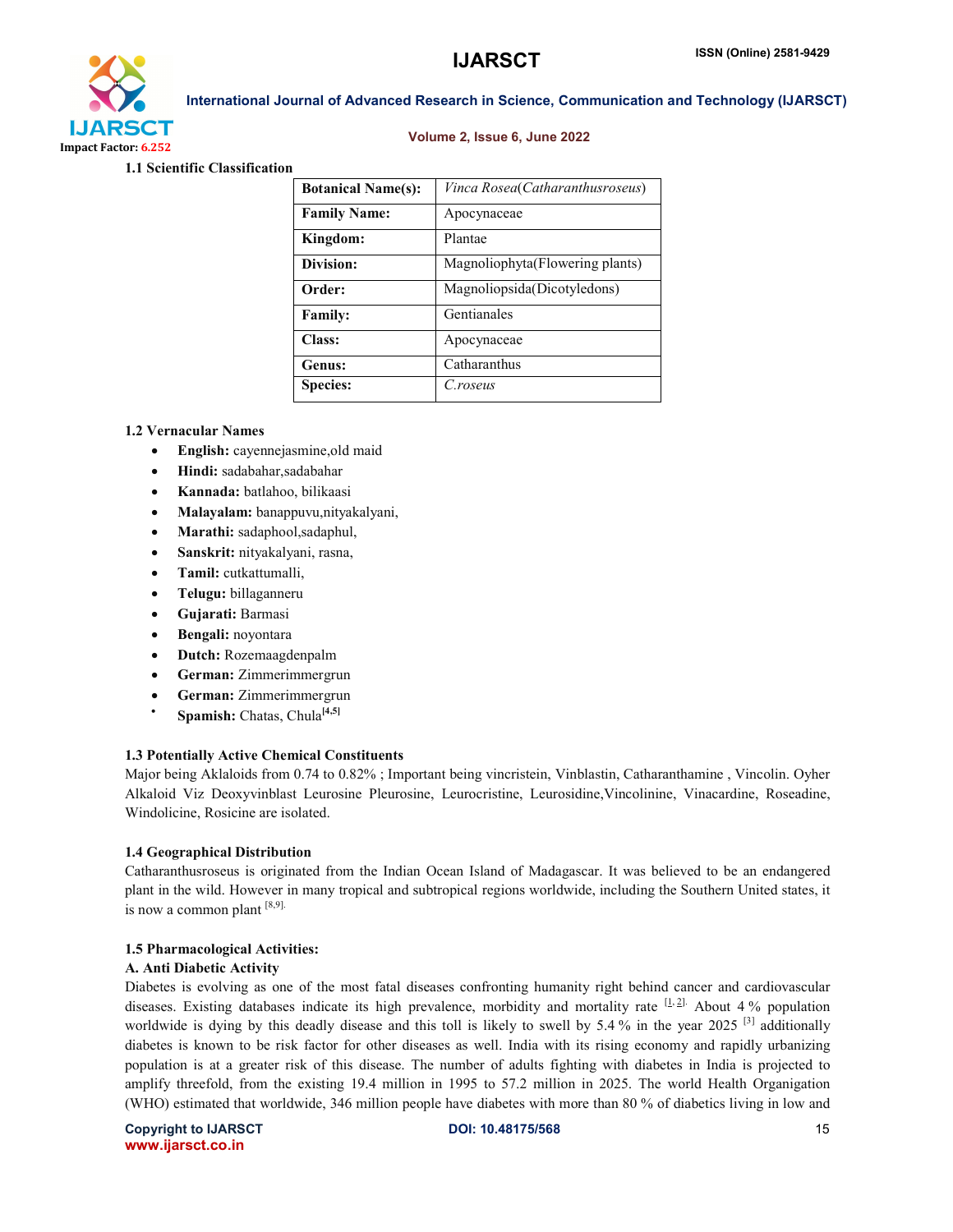

# Volume 2, Issue 6, June 2022

middle-income countries. The number is expected to grow to double by 2030  $^{[4]}$ . Recent studies on geographical and ethical influences have revealed that people of Indian origin are highly prone to diabetes. Diabetes is characterized by hyperglycemia due to an absolute or relatively deficient insulin levels [5]. Although insulin therapy is widely used for management of diabetes mellitus, its many side effects such as, insulin resistance, anorexia nervosa, brain atrophy, and fatty liver after chronic treatment makes it a risky proposition [6.7]. Therefore, extensive research, which is still at a nascent stage, is required to find more effective and safer hypoglycemic agents. Medicinal plants are a rich source of anti-diabetic compounds and have been used for the treatment of diabetes in the form of compound drugs. Many of these plant-derived drugs against diabetes mellitus have received positive approval from WHO.

# B. Antimicrobial & Wound Healing

Antibacterial activity of crude extracts from various parts of the plant was tested. The efficacy of a leaf extract was significantly higher. The anti-bacterial activity of the plant's leaf extract was tested against microorganisms such as Pseudomonas aeruginosa NCIM2036, Salmonella typhimuruim NCIM2501, and Staphylococcus aureus NCIM5021, and it was discovered that the extracts could be used as a prophylactic agent in the treatment of many diseases.

Wound healing activity was determined in rats, after administration  $(100 \text{ mg kg}^{-1} \text{ day}^{-1})$  of the ethanol extract of *C*. *roseus* flower, using excision, incision and dead space wounds models. The animals were divided into two groups of 6 each in all the models. In the excision model, group 1 animals were topically treated with carboxymethyl cellulose as placebo control and group 2 received topical application of the ethanol extract of *C. roseus* at a dose of 100 mg/kg body weight/day. In an incision and dead space model group 1 animals were given normal saline and group 2 received the extract orally at a dose of 100 mg kg<sup>-1</sup> day<sup>-1</sup>. Healing was assessed by the rate of wound contraction, period of epithelization, tensile strength (skin breaking strength), granulation tissue weight, and hydoxyproline content. Antimicrobial activity of the flower extract against four microorganisms was also assessed [10]

#### C. Antidiarrhoeal Activity

The anti-diarrheal activity of the plant's ethanolic leaf extractwas tested in the Wistar rats with castor oil as experimental diarrhea inducing agent. Catharanthusroseus showed a dose dependent inhibition of the castor oil-induced diarrhoea.<sup>[11]</sup>Catharanthusroseus is a medicinal plant with various pharmacological properties. In this study, we investigated the in vivo antidiarrheal activity of C. roseusethanolic leaf extract in Wistar rats. Castor oil was used to induce experimental diarrheain ratspretreated with extracts administered at 200 and 500 mg/kg to determine antidiarrheal effect. Loperamide and atropine sulphate were used as standard drugs in the two experiments. Preliminary phytochemical screening of the extract revealed the presence of alkaloids, tannins, triterpenes, flavonoids and saponins. The antidiarrheal effect of ethanolic extract of C. roseus revealed a dose dependant inhibition of castor oil induced diarrhea at doses of 200 and 500 mg/kg. On comparison of the extract with the negative control, there was a significant difference at 200 mg/kg ( $P \le 0.05$ ) and a more significant difference at 500 mg/kg ( $P \le 0.001$ ). Test extract's effect was further evaluated on intestinal transit and it exhibited dose dependant inhibition of transit motility of charcoal meal. The results indicated that the ethanolextract of C. roseus possesses significant antidiarrheal effect and corroborate the use of this herbal remedy as non-specific treatment for diarrhea in folk medicine.<sup>[12]</sup>

#### D. Anti oxidant Activity

The anti oxidant potential of the ethanolic extract of the roots of the two varieties of C. roseus namely rosea (pink flower) and alba (white flower) was obtained by using different system of assay. The result obtained proved that the ethanolic extract of the roots of Periwinkle varieties has exhibited the satisfactory scavenging effect in the entire assay in a concentration dependent manner but C. roseus was found to possess more antioxidant activity than that of C. alba. The antioxidant activity of C. roseus was assured by DPPH assays at distinct concentrations (200, 400, 600, 800 and 1000  $\mu$ g). Among the five concentrations tested, 800  $\mu$ g shows the apex antioxidant activity [13,14]

#### E. Anti Ulcer Activity

The plant's vincamine and vindoline alkaloids demonstrated anti-ulcer activity. Vincamine, an alkaloid found in plant leaves, has cerebrovasodilatory and neuroprotective properties. activity. The plant leaves demonstrated anti-ulcer

Copyright to IJARSCTDOI: 10.48175/568 **16** www.ijarsct.co.in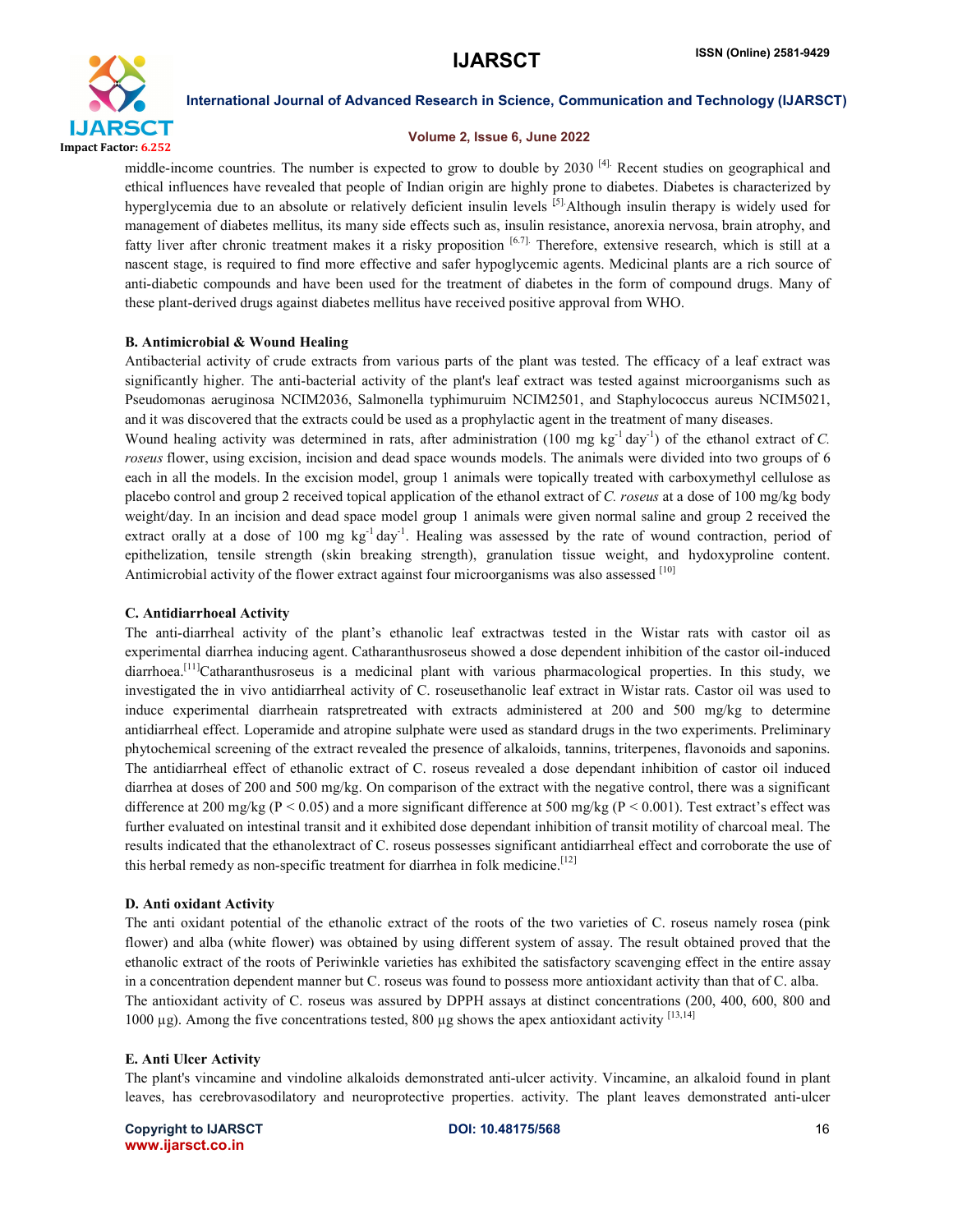

# Volume 2, Issue 6, June 2022

activity in rats against experimentally induced gastric damage.<sup>[15]</sup>Ulcers are sores on the outside of the skin or a mucous membrane characterized by a shallow loss of tissue. Ulcers are most normal on the skin of the lower furthest points and in the gastrointestinal tract, despite the fact that they might be experienced at practically any site. There are numerous kinds of ulcer, for example, mouth ulcer, throat ulcer, peptic ulcer, and genital ulcer. The peptic ulcers are disintegration of covering of stomach or the duodenum. The two most regular sorts of peptic ulcer are designated "gastric ulcer" and "duodenal ulcer." The name alludes to the site of ulceration1. Gastric ulcers are situated in the stomach, described by soreness; Eating may build pain instead of soothe pain. Other indications may comprise nausea, vomiting, and weight reduction. Despite the fact that patients with gastric ulcers have typical or reduced acid production, yet ulcers may happen even in complete nonattendance of acid. Duodenal ulcers are found toward the start of small digestive tract and are portrayed by serious pain with burning sensation in upper abdomen. In the duodenum, ulcers may appear on both the anterior and posterior walls. In some cases, peptic ulcer can be dangerous with manifestations like bloody stool, extreme stomach torment and cramps along with vomiting blood.<sup>[16,17]</sup>

#### II. CONCLUSION

Catharanthusroseus is a medicinal plant with various pharmacological properties. In this study, we investigated the in vivo antidiarrheal activity of C. roseusethanolic leaf extract in Wistar rats. Castor oil was used to induce experimental diarrhea in rats pretreated with extracts administered at 200 and 500 mg/kg to determine antidiarrheal effect. Loperamide and atropine sulphate were used as standard drugs in the two experiments. Preliminary phytochemical screening of the extract revealed the presence of alkaloids, tannins, triterpenes, flavonoids and saponins. The antidiarrheal effect of ethanolic extract of C. roseus revealed a dose dependant inhibition of castor oil induced diarrhea at doses of 200 and 500 mg/kg. On comparison of the extract with the negative control, there was a significant difference at 200 mg/kg ( $P < 0.05$ ) and a more significant difference at 500 mg/kg ( $P < 0.001$ ). Test extract's effect was further evaluated on intestinal transit and it exhibited dose dependant inhibition of transit motility of charcoal meal. The results indicated that the ethanol extract of C.roseus possesses significant antidiarrheal effect and corroborate the use of this herbal remedy as non-specific treatment for diarrhea in folk medicine.

Catharanthusroseus is a medicinal plant with various pharmacological properties. In this study, we investigated the in vivo antidiarrheal activity of C. roseusethanolic leaf extract in Wistar rats. Castor oil was used to induce experimental diarrhea in rats pretreated with extracts administered at 200 and 500 mg/kg to determine antidiarrheal effect. Loperamide and atropine sulphate were used as standard drugs in the two experiments. Preliminary phytochemical screening of the extract revealed the presence of alkaloids, tannins, triterpenes, flavonoids and saponins. The antidiarrheal effect of ethanolic extract of C. roseus revealed a dose dependant inhibition of castor oil induced diarrhea at doses of 200 and 500 mg/kg. On comparison of the extract with the negative control, there was a significant difference at 200 mg/kg ( $P < 0.05$ ) and a more significant difference at 500 mg/kg ( $P < 0.001$ ). Test extract's effect was further evaluated on intestinal transit and it exhibited dose dependant inhibition of transit motility of charcoal meal. The results indicated that the ethanol extract of C.roseus possesses significant antidiarrheal effect and corroborate the use of this herbal remedy as non-specific treatment for diarrheain folk medicine. Catharanthusroseus is a medicinal plant with various pharmacological properties. In this study, we investigated the in vivo antidiarrheal activity of C. roseusethanolic leaf extract in Wistar rats. Castor oil was used to induce experimental diarrhea in rats pretreated with extracts administered at 200 and 500 mg/kg to determine antidiarrheal effect. Loperamide and atropine sulphate were used as standard drugs in the two experiments. Preliminary phytochemical screening of the extract revealed the presence of alkaloids, tannins, triterpenes, flavonoids and saponins. The antidiarrheal effect of ethanolic extract of C. roseus revealed a dose dependant inhibition of castor oil induced diarrhea at doses of 200 and 500 mg/kg. On comparison of the extract with the negative control, there was a significant difference at 200 mg/kg ( $P < 0.05$ ) and a more significant difference at 500 mg/kg (P < 0.001). Test extract's effect was further evaluated on intestinal transit and it exhibited dose dependant inhibition of transit motility of charcoal meal. The results indicated that the ethanol extract of C.roseus possesses significant antidiarrheal effect and corroborate the use of this herbal remedy as non-specific treatment for diarrheain folk medicine.

Copyright to IJARSCTDOI: 10.48175/568 **17** www.ijarsct.co.in